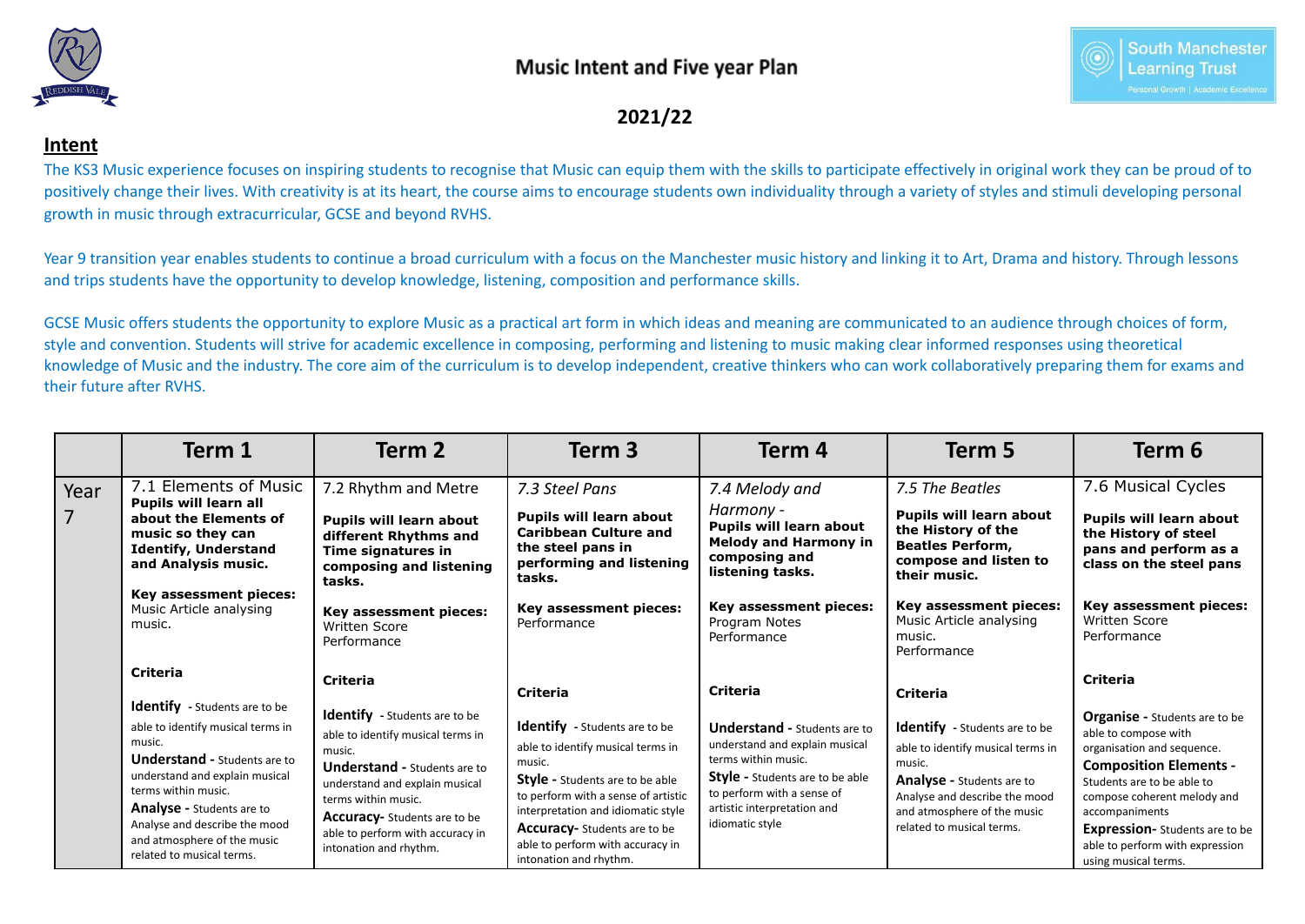|           |                                                                                                                                                                                                                                                                                 |                                                                                                                                                                                                                                                                                                                                     |                                                                                                                                                                                                                                                                                                                 | <b>Expression-</b> Students are to<br>be able to perform with<br>expression using musical terms.                                                                                                                                                                                                    | <b>Accuracy-</b> Students are to be<br>able to perform with accuracy in<br>intonation and rhythm.                                                                                                                                                                                                                                                         |                                                                                                                                                                                                                                                                                                                |
|-----------|---------------------------------------------------------------------------------------------------------------------------------------------------------------------------------------------------------------------------------------------------------------------------------|-------------------------------------------------------------------------------------------------------------------------------------------------------------------------------------------------------------------------------------------------------------------------------------------------------------------------------------|-----------------------------------------------------------------------------------------------------------------------------------------------------------------------------------------------------------------------------------------------------------------------------------------------------------------|-----------------------------------------------------------------------------------------------------------------------------------------------------------------------------------------------------------------------------------------------------------------------------------------------------|-----------------------------------------------------------------------------------------------------------------------------------------------------------------------------------------------------------------------------------------------------------------------------------------------------------------------------------------------------------|----------------------------------------------------------------------------------------------------------------------------------------------------------------------------------------------------------------------------------------------------------------------------------------------------------------|
| Year<br>8 | 8.1- Samba + Rondo<br>Form<br>Pupils will learn how to<br>compose and perform<br>rhythmic music for a<br>Samba Carnival.                                                                                                                                                        | 8.2- Modern Mozart<br><b>Pupils will learn about</b><br>the History of Mozart<br>and be able to compose<br>a piece of music in the<br><b>Classical Style.</b>                                                                                                                                                                       | 8.3- Traditional World -<br>Calypso<br><b>Pupils will learn about</b><br>the History of steel pans<br>and perform as a class<br>on the steel pans                                                                                                                                                               | 8.4-12 Bar Blues<br><b>Pupils will learn about</b><br>the History of the 12<br>bar Blues. Then<br>Perform and listen to<br>their music.                                                                                                                                                             | 8.5- Film Music<br>You will learn how<br>music is used to create<br>atmosphere in films<br>and you will create your<br>own piece for a film<br>scene.                                                                                                                                                                                                     | 8.6 Popular comp. and<br>structure<br>You will learn how to<br>compose and perform a<br>popular song.                                                                                                                                                                                                          |
|           | Key assessment pieces:<br><b>Written Score</b><br>Performance.<br>Criteria                                                                                                                                                                                                      | Key assessment pieces:<br>Program Notes<br>Performance<br>Criteria                                                                                                                                                                                                                                                                  | Key assessment pieces:<br><b>Music Article Analysis</b><br>Performance<br>Criteria                                                                                                                                                                                                                              | Key assessment pieces:<br><b>Written Score</b><br>Performance<br>Criteria                                                                                                                                                                                                                           | Key assessment pieces:<br><b>Music Article Analysis</b><br>Performance<br>Criteria                                                                                                                                                                                                                                                                        | Key assessment pieces:<br><b>Written Score</b><br>Performance<br>Criteria                                                                                                                                                                                                                                      |
|           | Identify - Students are to be<br>able to identify musical terms in<br>music.<br><b>Accuracy-</b> Students are to be<br>able to perform with accuracy in<br>intonation and rhythm.<br><b>Organise - Students are to be</b><br>able to compose with<br>organisation and sequence. | <b>Understand - Students are to</b><br>understand and explain musical<br>terms within music.<br><b>Style</b> - Students are to be able to<br>perform with a sense of artistic<br>interpretation and idiomatic style<br><b>Composition Elements -</b><br>Students are to be able to<br>compose coherent melody and<br>accompaniments | <b>Identify</b> - Students are to be<br>able to identify musical terms in<br>music.<br><b>Style - Students are to be able</b><br>to perform with a sense of artistic<br>interpretation and idiomatic style<br><b>Accuracy-</b> Students are to be<br>able to perform with accuracy in<br>intonation and rhythm. | Identify - Students are to be<br>able to identify musical terms in<br>music.<br>Analyse - Students are to<br>Analyse and describe the mood<br>and atmosphere of the music<br>related to musical terms.<br><b>Organise - Students are to be</b><br>able to compose with<br>organisation and sequence | Analyse - Students are to<br>Analyse and describe the mood<br>and atmosphere of the music<br>related to musical terms.<br>Style - Students are to be able<br>to perform with a sense of<br>artistic interpretation and<br>idiomatic style<br><b>Composition Elements -</b><br>Students are to be able to<br>compose coherent melody and<br>accompaniments | <b>Organise - Students are to be</b><br>able to compose with<br>organisation and sequence.<br><b>Composition Elements -</b><br>Students are to be able to<br>compose coherent melody and<br>accompaniments<br><b>Expression-</b> Students are to be<br>able to perform with expression<br>using musical terms. |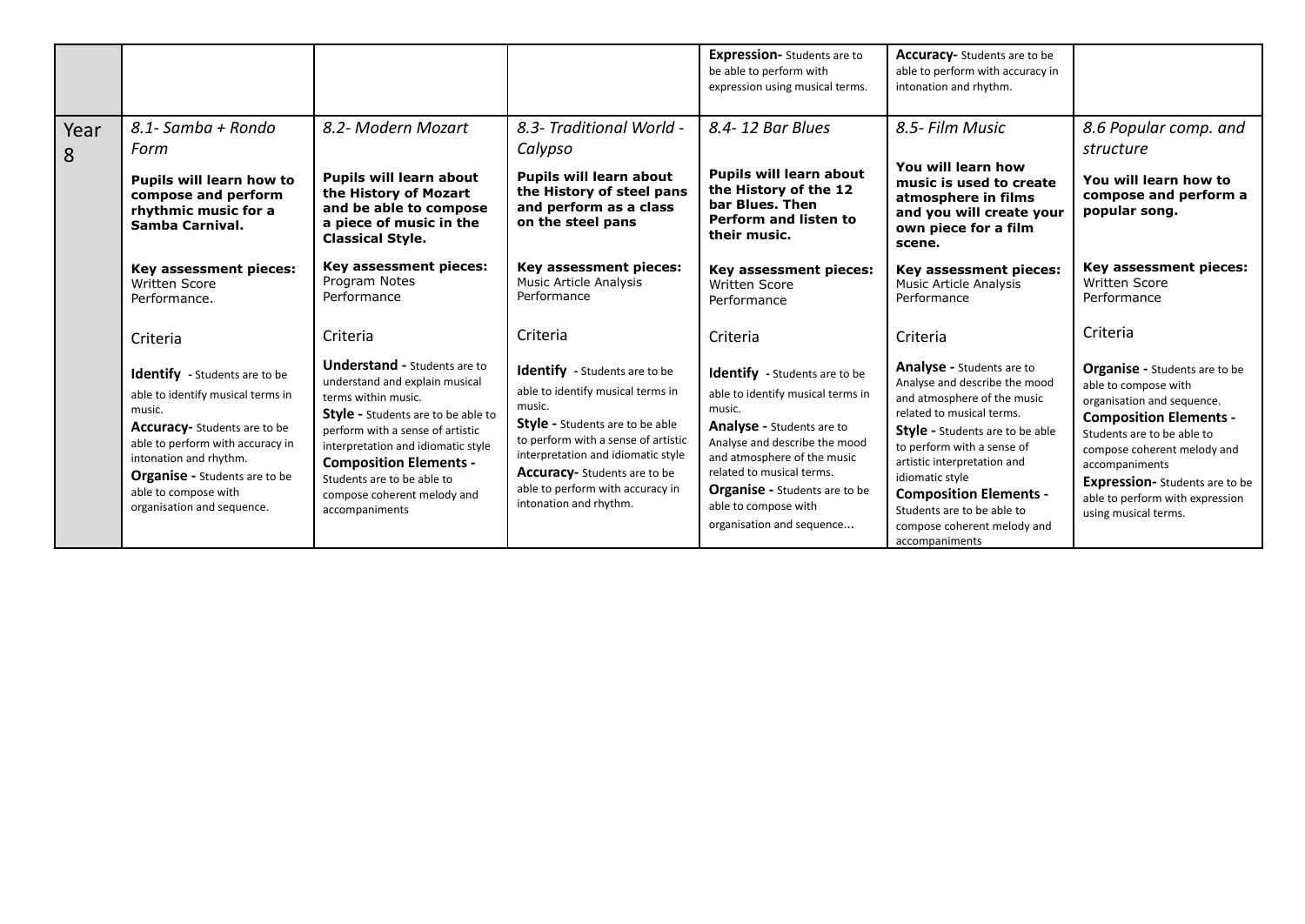| Year<br>9 | Listening<br>9.1 Music Review<br>To recap and review all prior<br>learning from KS3<br>Key assessment pieces:<br>Research,<br>Listening Questions<br>Criteria<br><b>Identify</b> - Students are to be<br>able to identify musical terms in<br>music.<br><b>Understand - Students are to</b><br>understand and explain musical<br>terms within music.<br><b>Analyse - Students are to</b><br>Analyse and describe the mood<br>and atmosphere of the music<br>related to musical terms.<br><b>Composing</b><br>9.1 Sibelius<br>Developing composing skills on<br>the computer software Sibelius. | Listening<br>9.2 Musical Eras<br>To learn and understand key<br>features of musical eras from 1400<br>$-1910$<br>Key assessment pieces:<br>Research,<br>$\bullet$<br>l.<br>Listening Questions<br>Criteria<br><b>Identify</b> - Students are to be<br>able to identify musical terms in<br>music.<br><b>Understand - Students are to</b><br>understand and explain musical<br>terms within music.<br><b>Analyse - Students are to</b><br>Analyse and describe the mood<br>and atmosphere of the music<br>related to musical terms.<br><b>Composing</b><br>9.2 Composition<br>Elements 1-<br>To Learn how to create Musical<br>ideas with different instruments | <b>Listening</b><br>9.3 Popular Music<br>To learn and understand key<br>features of popular music from<br>1910<br>Key assessment pieces:<br>Research,<br>$\bullet$<br><b>Listening Questions</b><br>Criteria<br><b>Identify</b> - Students are to be<br>able to identify musical terms in<br>music.<br><b>Understand - Students are to</b><br>understand and explain musical<br>terms within music.<br><b>Style - Students are to be able</b><br>to perform with a sense of artistic<br>interpretation and idiomatic style<br><b>Composing</b><br>9.3 Composition<br>Elements 2-<br>To Learn how to develop Musical<br>ideas with different instruments | Listening<br>9.4 Popular Music<br>To learn and understand key<br>features of popular music from<br>1910 with a focus on Manchester<br>music<br>Key assessment pieces:<br>Research,<br><b>Listening Questions</b><br>Criteria<br><b>Understand - Students are to</b><br>understand and explain musical<br>terms within music.<br><b>Analyse - Students are to</b><br>Analyse and describe the mood<br>and atmosphere of the music<br>related to musical terms.<br><b>Style - Students are to be able</b><br>to perform with a sense of<br>artistic interpretation and<br>idiomatic style<br>Composing<br>9.4 Composition<br>Elements 3-<br>To Learn how to develop Musical | Listening<br>9.5 Music Traditions<br>To learn and understand key<br>features of Traditional Music<br>from around the world.<br>Key assessment pieces:<br>Research,<br><b>Listening Questions</b><br>Criteria<br>Identify - Students are to be<br>able to identify musical terms in<br>music.<br><b>Understand - Students are to</b><br>understand and explain musical<br>terms within music.<br><b>Style - Students are to be able</b><br>to perform with a sense of<br>artistic interpretation and<br>idiomatic style<br><b>Composing</b><br>9.5 Composition<br>Elements 4-<br>To Learn how to develop Musical | <b>Listening</b><br>9.6 Music Audit<br>To recap and review all prior<br>learning from Year 9<br>Key assessment pieces:<br>Research,<br><b>Listening Questions</b><br>$\bullet$<br>Criteria<br><b>Understand - Students are to</b><br>understand and explain musical<br>terms within music.<br>Analyse - Students are to<br>Analyse and describe the mood<br>and atmosphere of the music<br>related to musical terms.<br><b>Style - Students are to be able</b><br>to perform with a sense of<br>artistic interpretation and<br>idiomatic style<br><b>Composing</b><br>9.6 Composition<br>Elements 5-<br>To Learn how to develop Musical |
|-----------|------------------------------------------------------------------------------------------------------------------------------------------------------------------------------------------------------------------------------------------------------------------------------------------------------------------------------------------------------------------------------------------------------------------------------------------------------------------------------------------------------------------------------------------------------------------------------------------------|----------------------------------------------------------------------------------------------------------------------------------------------------------------------------------------------------------------------------------------------------------------------------------------------------------------------------------------------------------------------------------------------------------------------------------------------------------------------------------------------------------------------------------------------------------------------------------------------------------------------------------------------------------------|---------------------------------------------------------------------------------------------------------------------------------------------------------------------------------------------------------------------------------------------------------------------------------------------------------------------------------------------------------------------------------------------------------------------------------------------------------------------------------------------------------------------------------------------------------------------------------------------------------------------------------------------------------|---------------------------------------------------------------------------------------------------------------------------------------------------------------------------------------------------------------------------------------------------------------------------------------------------------------------------------------------------------------------------------------------------------------------------------------------------------------------------------------------------------------------------------------------------------------------------------------------------------------------------------------------------------------------------|-----------------------------------------------------------------------------------------------------------------------------------------------------------------------------------------------------------------------------------------------------------------------------------------------------------------------------------------------------------------------------------------------------------------------------------------------------------------------------------------------------------------------------------------------------------------------------------------------------------------|-----------------------------------------------------------------------------------------------------------------------------------------------------------------------------------------------------------------------------------------------------------------------------------------------------------------------------------------------------------------------------------------------------------------------------------------------------------------------------------------------------------------------------------------------------------------------------------------------------------------------------------------|
|           | Key assessment pieces:<br>Sibelius Workbook                                                                                                                                                                                                                                                                                                                                                                                                                                                                                                                                                    | and develop them.<br>Key assessment pieces:<br><b>Composition Key features</b><br>research,<br>Sibelius Composition Ideas                                                                                                                                                                                                                                                                                                                                                                                                                                                                                                                                      | and use musical elements to<br>create interest.<br>Key assessment pieces:<br><b>Composition Key features</b><br>research,<br>Sibelius Composition Ideas                                                                                                                                                                                                                                                                                                                                                                                                                                                                                                 | ideas with different instruments<br>and use musical elements to<br>create interest.<br>Key assessment pieces:<br>Composition Key features<br>research,<br>Sibelius Composition Ideas                                                                                                                                                                                                                                                                                                                                                                                                                                                                                      | ideas with different instruments<br>and use musical elements to<br>create interest.<br>Key assessment pieces:<br><b>Composition Key features</b><br>research,<br>Sibelius Composition Ideas                                                                                                                                                                                                                                                                                                                                                                                                                     | ideas with different instruments<br>and use musical elements to<br>create interest.<br>Key assessment pieces:<br><b>Composition Key features</b><br>research,<br>Sibelius Composition Ideas                                                                                                                                                                                                                                                                                                                                                                                                                                             |
|           | Criteria<br><b>Understand - Students are to</b><br>understand and explain musical<br>terms within music.<br><b>Composition Elements -</b><br>Students are to be able to<br>compose coherent melody and<br>accompaniments<br><b>Performing</b><br>9.1 Performance<br><b>Skills</b>                                                                                                                                                                                                                                                                                                              | Criteria<br><b>Organise - Students are to be</b><br>able to compose with organisation<br>and sequence.<br>Style - Students are to be able to<br>perform with a sense of artistic<br>interpretation and idiomatic style<br><b>Performing</b><br>9.2 Performance Skills                                                                                                                                                                                                                                                                                                                                                                                          | Criteria<br><b>Organise</b> - Students are to be<br>able to compose with<br>organisation and sequence.<br><b>Composition Elements -</b><br>Students are to be able to<br>compose coherent melody and<br>accompaniments<br><b>Performing</b><br>9.3 Performance<br>Individual Learning<br>Plan Solo (ILP)                                                                                                                                                                                                                                                                                                                                                | Criteria<br><b>Organise</b> - Students are to be<br>able to compose with<br>organisation and sequence.<br><b>Composition Elements -</b><br>Students are to be able to<br>compose coherent melody and<br>accompaniments<br><b>Expression-</b> Students are to<br>be able to perform with<br>expression using musical terms.<br><b>Performing</b><br>9.4 Performance<br>Solo (ILP)                                                                                                                                                                                                                                                                                          | Criteria<br><b>Organise</b> - Students are to be<br>able to compose with<br>organisation and sequence.<br><b>Composition Elements -</b><br>Students are to be able to<br>compose coherent melody and<br>accompaniments<br><b>Expression-</b> Students are to<br>be able to perform with<br>expression using musical terms.<br><b>Performing</b><br>9.5 Performance<br><b>Ensemble</b> (ILP)                                                                                                                                                                                                                     | Criteria<br><b>Organise</b> - Students are to be<br>able to compose with<br>organisation and sequence.<br><b>Composition Elements -</b><br>Students are to be able to<br>compose coherent melody and<br>accompaniments<br><b>Expression-</b> Students are to be<br>able to perform with expression<br>using musical terms.<br><b>Performing</b><br>9.6 Performance<br><b>Ensemble</b> (ILP)                                                                                                                                                                                                                                             |
|           |                                                                                                                                                                                                                                                                                                                                                                                                                                                                                                                                                                                                |                                                                                                                                                                                                                                                                                                                                                                                                                                                                                                                                                                                                                                                                |                                                                                                                                                                                                                                                                                                                                                                                                                                                                                                                                                                                                                                                         |                                                                                                                                                                                                                                                                                                                                                                                                                                                                                                                                                                                                                                                                           |                                                                                                                                                                                                                                                                                                                                                                                                                                                                                                                                                                                                                 |                                                                                                                                                                                                                                                                                                                                                                                                                                                                                                                                                                                                                                         |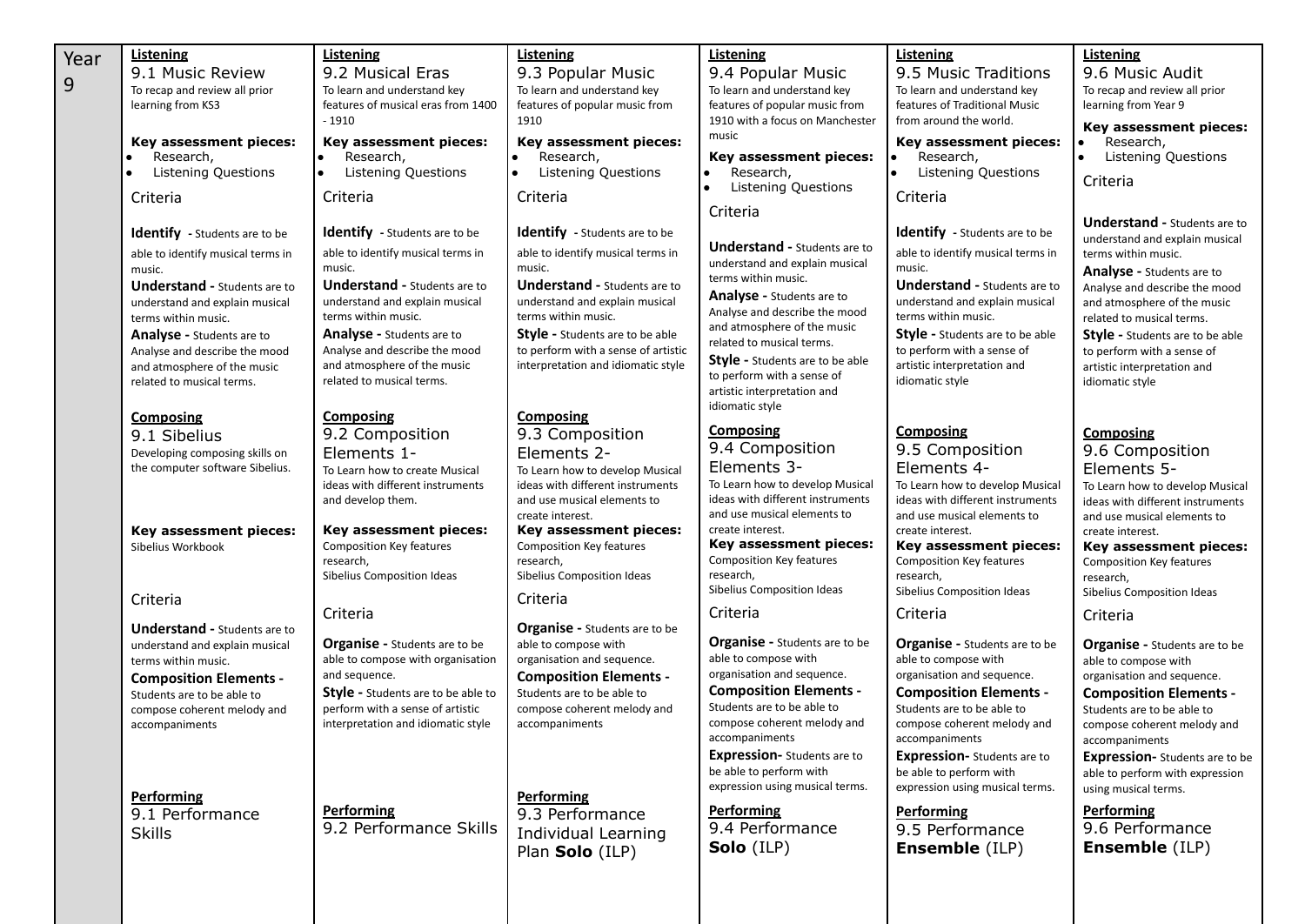|            | Pupils are to develop performance<br>work through 1:1 Tuition with a                                                                                                                                                                                                                                                                                                                                  | Pupils are to develop performance<br>work through 1:1 Tuition with a                                                                                                                                                                                                                                                                                                                           | Pupils are to develop performance<br>work through 1:1 Tuition with a                                                                                                                                                                                                                                                                                                                                                          | Pupils are to develop<br>performance work through 1:1                                                                                                                                                                                                                                                                                                                                  | Pupils are to develop<br>performance work through 1:1                                                                                                                                                                                                                                                                                                                                         | Pupils are to develop<br>performance work through 1:1                                                                                                                                                                                                                                                                                                                                             |
|------------|-------------------------------------------------------------------------------------------------------------------------------------------------------------------------------------------------------------------------------------------------------------------------------------------------------------------------------------------------------------------------------------------------------|------------------------------------------------------------------------------------------------------------------------------------------------------------------------------------------------------------------------------------------------------------------------------------------------------------------------------------------------------------------------------------------------|-------------------------------------------------------------------------------------------------------------------------------------------------------------------------------------------------------------------------------------------------------------------------------------------------------------------------------------------------------------------------------------------------------------------------------|----------------------------------------------------------------------------------------------------------------------------------------------------------------------------------------------------------------------------------------------------------------------------------------------------------------------------------------------------------------------------------------|-----------------------------------------------------------------------------------------------------------------------------------------------------------------------------------------------------------------------------------------------------------------------------------------------------------------------------------------------------------------------------------------------|---------------------------------------------------------------------------------------------------------------------------------------------------------------------------------------------------------------------------------------------------------------------------------------------------------------------------------------------------------------------------------------------------|
|            | peripatetic teacher                                                                                                                                                                                                                                                                                                                                                                                   | peripatetic teacher                                                                                                                                                                                                                                                                                                                                                                            | peripatetic teacher                                                                                                                                                                                                                                                                                                                                                                                                           | Tuition with a peripatetic teacher                                                                                                                                                                                                                                                                                                                                                     | Tuition with a peripatetic teacher                                                                                                                                                                                                                                                                                                                                                            | Tuition with a peripatetic teacher                                                                                                                                                                                                                                                                                                                                                                |
|            | Key assessment pieces:<br>Performance Research,<br>Questioning, ILP, Performances<br>Criteria<br><b>Accuracy-</b> Students are to be<br>able to perform with accuracy in<br>intonation and rhythm.<br><b>Style</b> - Students are to be able<br>to perform with a sense of artistic<br>interpretation and idiomatic style<br><b>Expression-</b> Students are to be<br>able to perform with expression | Key assessment pieces:<br>Performance Research,<br>Questioning, ILP, Performances<br>Criteria<br>Accuracy- Students are to be<br>able to perform with accuracy in<br>intonation and rhythm.<br><b>Style</b> - Students are to be able to<br>perform with a sense of artistic<br>interpretation and idiomatic style<br><b>Expression-</b> Students are to be<br>able to perform with expression | Key assessment pieces:<br>Performance Research,<br>Questioning, ILP, Performances<br>Criteria<br><b>Accuracy-</b> Students are to be<br>able to perform with accuracy in<br>intonation and rhythm.<br><b>Style - Students are to be able</b><br>to perform with a sense of artistic<br>interpretation and idiomatic style<br><b>Expression-</b> Students are to be<br>able to perform with expression<br>using musical terms. | Key assessment pieces:<br>Performance Research,<br>Questioning, ILP, Performances<br>Criteria<br>Accuracy- Students are to be<br>able to perform with accuracy in<br>intonation and rhythm.<br><b>Style - Students are to be able</b><br>to perform with a sense of<br>artistic interpretation and<br>idiomatic style<br><b>Expression-</b> Students are to<br>be able to perform with | Key assessment pieces:<br>Performance Research,<br>Questioning, ILP, Performances<br>Criteria<br><b>Accuracy-</b> Students are to be<br>able to perform with accuracy in<br>intonation and rhythm.<br><b>Style</b> - Students are to be able<br>to perform with a sense of<br>artistic interpretation and<br>idiomatic style<br><b>Expression-</b> Students are to<br>be able to perform with | Key assessment pieces:<br>Performance Research,<br>Questioning, ILP, Performances<br>Criteria<br><b>Accuracy-</b> Students are to be<br>able to perform with accuracy in<br>intonation and rhythm.<br>Style - Students are to be able<br>to perform with a sense of<br>artistic interpretation and<br>idiomatic style<br><b>Expression-</b> Students are to be<br>able to perform with expression |
|            | using musical terms.                                                                                                                                                                                                                                                                                                                                                                                  | using musical terms.                                                                                                                                                                                                                                                                                                                                                                           |                                                                                                                                                                                                                                                                                                                                                                                                                               | expression using musical terms.                                                                                                                                                                                                                                                                                                                                                        | expression using musical terms.                                                                                                                                                                                                                                                                                                                                                               | using musical terms.                                                                                                                                                                                                                                                                                                                                                                              |
|            | <b>Manchester Music</b>                                                                                                                                                                                                                                                                                                                                                                               | Students will complete a unit that looks at Manchester music through time and how this has shaped the country we live in. They will explore Music through Singing, Listening,<br>Performance and composition. Students will continue to see Manchester music into a wider context linking with 20thCentury musicians from orchestral, popular and world music.                                 |                                                                                                                                                                                                                                                                                                                                                                                                                               |                                                                                                                                                                                                                                                                                                                                                                                        |                                                                                                                                                                                                                                                                                                                                                                                               |                                                                                                                                                                                                                                                                                                                                                                                                   |
| Year<br>10 | Listening<br>10.1 Music Review<br>To recap and review all prior<br>learning from KS3                                                                                                                                                                                                                                                                                                                  | <b>Listening</b><br>10.2 Musical Eras<br>To learn and understand key<br>features of musical eras from 1400<br>$-1910$                                                                                                                                                                                                                                                                          | <b>Listening</b><br>10.3 Popular Music<br>To learn and understand key<br>features of popular music from<br>1910                                                                                                                                                                                                                                                                                                               | Listening<br>10.4 Little Shop of<br>Horrors<br>To learn and understand key<br>features of 3 set pieces from the<br>Musical LSOH.                                                                                                                                                                                                                                                       | Listening<br>10.5 AOS 1 Mozart<br>To learn and understand key<br>features of Mozart's Clarinet<br>Concerto.                                                                                                                                                                                                                                                                                   | Listening<br>10.6 AOS 1-4 Mozart<br>LSH questions<br>To learn and understand how to<br>answer 8 mark questions on<br>LSOH and Mozart's Clarinet                                                                                                                                                                                                                                                   |
|            | Key assessment pieces:<br>Research,<br>Listening Questions                                                                                                                                                                                                                                                                                                                                            | Key assessment pieces:<br>Research,<br>Listening Questions                                                                                                                                                                                                                                                                                                                                     | Key assessment pieces:<br>Research,<br>Listening Questions<br>$\bullet$                                                                                                                                                                                                                                                                                                                                                       | Key assessment pieces:<br>Research,<br>Listening Questions                                                                                                                                                                                                                                                                                                                             | Key assessment pieces:<br>Research,<br>Listening Questions                                                                                                                                                                                                                                                                                                                                    | Concerto.<br>Key assessment pieces:<br>Research,<br>$\bullet$<br>$\bullet$                                                                                                                                                                                                                                                                                                                        |
|            | Criteria                                                                                                                                                                                                                                                                                                                                                                                              | Criteria                                                                                                                                                                                                                                                                                                                                                                                       | Criteria                                                                                                                                                                                                                                                                                                                                                                                                                      | Criteria                                                                                                                                                                                                                                                                                                                                                                               | Criteria                                                                                                                                                                                                                                                                                                                                                                                      | <b>Listening Questions</b><br>Criteria                                                                                                                                                                                                                                                                                                                                                            |
|            | <b>Identify</b> - Students are to be<br>able to identify musical terms in<br>music.<br><b>Understand - Students are to</b><br>understand and explain musical<br>terms within music.<br><b>Analyse - Students are to</b><br>Analyse and describe the mood<br>and atmosphere of the music<br>related to musical terms.                                                                                  | Identify - Students are to be<br>able to identify musical terms in<br>music.<br><b>Understand - Students are to</b><br>understand and explain musical<br>terms within music.<br><b>Analyse - Students are to</b><br>Analyse and describe the mood<br>and atmosphere of the music<br>related to musical terms.                                                                                  | Identify - Students are to be<br>able to identify musical terms in<br>music.<br><b>Understand - Students are to</b><br>understand and explain musical<br>terms within music.<br><b>Style - Students are to be able</b><br>to perform with a sense of artistic<br>interpretation and idiomatic style                                                                                                                           | Identify - Students are to be<br>able to identify musical terms in<br>music.<br><b>Understand - Students are to</b><br>understand and explain musical<br>terms within music.<br>Analyse - Students are to<br>Analyse and describe the mood<br>and atmosphere of the music<br>related to musical terms.                                                                                 | Identify - Students are to be<br>able to identify musical terms in<br>music.<br><b>Understand - Students are to</b><br>understand and explain musical<br>terms within music.<br>Analyse - Students are to<br>Analyse and describe the mood<br>and atmosphere of the music<br>related to musical terms.                                                                                        | <b>Identify</b> - Students are to be<br>able to identify musical terms in<br>music.<br><b>Understand - Students are to</b><br>understand and explain musical<br>terms within music.<br>Analyse - Students are to<br>Analyse and describe the mood<br>and atmosphere of the music<br>related to musical terms.                                                                                     |
|            | <b>Composing</b><br>10.1 Composition<br>Review                                                                                                                                                                                                                                                                                                                                                        | <b>Composing</b><br>10.2 Composition<br>Elements 1-                                                                                                                                                                                                                                                                                                                                            | Composing<br>9.3 Composition<br>Elements 2-                                                                                                                                                                                                                                                                                                                                                                                   | <b>Composing</b><br>9.4 Composing to a<br>brief-                                                                                                                                                                                                                                                                                                                                       | <b>Composing</b><br>Free Composition                                                                                                                                                                                                                                                                                                                                                          | <b>Composing</b><br>Free Composition                                                                                                                                                                                                                                                                                                                                                              |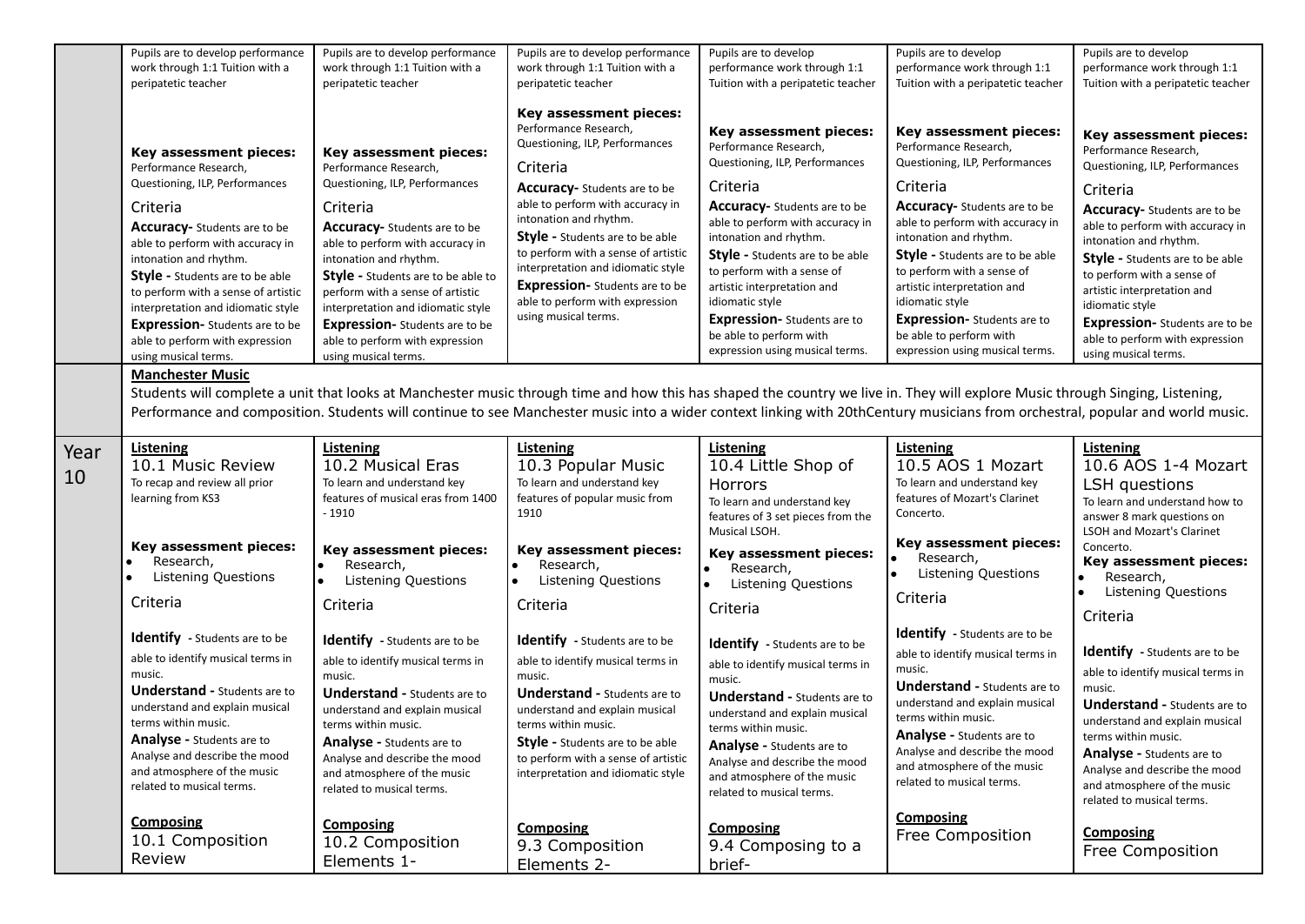|      |                                                                         | To Learn how to create Musical                                                |                                  | To Learn how to develop Musical                 | To Learn how to develop Musical                                         | To Start a Free                                         |                                     | To Start a Free                                   |
|------|-------------------------------------------------------------------------|-------------------------------------------------------------------------------|----------------------------------|-------------------------------------------------|-------------------------------------------------------------------------|---------------------------------------------------------|-------------------------------------|---------------------------------------------------|
|      | Key assessment pieces:<br><b>Composition Key features</b>               | ideas with different instruments                                              |                                  | ideas with different instruments                | ideas with different instruments                                        | <b>Composition for GCSE</b>                             |                                     | <b>Composition for GCSE</b>                       |
|      | research,                                                               | and develop them.                                                             |                                  | and use musical elements to<br>create interest. | and use musical elements to<br>create music for a war film.             | Coursework.                                             |                                     | Coursework.                                       |
|      | Sibelius Composition Ideas                                              | Key assessment pieces:                                                        |                                  | Key assessment pieces:                          | Key assessment pieces:                                                  |                                                         |                                     |                                                   |
|      | Criteria                                                                | Composition Key features                                                      |                                  | Composition Key features                        | Composition Key features                                                |                                                         | <b>GCSE Composition Criteria</b>    | <b>GCSE Composition Criteria</b>                  |
|      |                                                                         | research,                                                                     |                                  | research,                                       | research,                                                               |                                                         |                                     |                                                   |
|      | <b>Organise</b> - Students are to be                                    | Sibelius Composition Ideas                                                    |                                  | Sibelius Composition Ideas                      | Sibelius Composition Ideas                                              | Selection and use of rhythm,                            |                                     | Selection and use of rhythm,                      |
|      | able to compose with                                                    |                                                                               |                                  | Criteria                                        | Criteria                                                                | metre, texture, melody,<br>structure, form              |                                     | metre, texture, melody,<br>structure, form        |
|      | organisation and sequence.                                              | Criteria                                                                      |                                  |                                                 |                                                                         | /18                                                     |                                     | /18                                               |
|      | <b>Composition Elements -</b>                                           |                                                                               |                                  | <b>Organise</b> - Students are to be            | <b>Organise</b> - Students are to be                                    |                                                         |                                     |                                                   |
|      | Students are to be able to                                              | <b>Organise - Students are to be</b>                                          |                                  | able to compose with                            | able to compose with                                                    | Selection and use of harmony,                           |                                     | Selection and use of harmony,                     |
|      | compose coherent melody and                                             | able to compose with organisation                                             |                                  | organisation and sequence.                      | organisation and sequence.                                              | tonality, timbre, dynamics,                             |                                     | tonality, timbre, dynamics,                       |
|      | accompaniments                                                          | and sequence.                                                                 |                                  | <b>Composition Elements -</b>                   | <b>Composition Elements -</b>                                           | phrasing, articulation. /18                             |                                     | phrasing, articulation. /18                       |
|      |                                                                         | <b>Style</b> - Students are to be able to<br>perform with a sense of artistic |                                  | Students are to be able to                      | Students are to be able to                                              |                                                         |                                     |                                                   |
|      |                                                                         | interpretation and idiomatic style                                            |                                  | compose coherent melody and<br>accompaniments   | compose coherent melody and<br>accompaniments                           |                                                         |                                     |                                                   |
|      |                                                                         |                                                                               |                                  |                                                 | <b>Expression-</b> Students are to                                      |                                                         |                                     |                                                   |
|      |                                                                         |                                                                               |                                  |                                                 | be able to perform with                                                 |                                                         |                                     |                                                   |
|      |                                                                         |                                                                               |                                  |                                                 | expression using musical terms.                                         |                                                         |                                     |                                                   |
|      | <b>Performing</b>                                                       |                                                                               |                                  | Performing                                      | <b>Performing</b>                                                       |                                                         |                                     |                                                   |
|      | 10.1Performance                                                         | <b>Performing</b>                                                             |                                  | 10.3 Performance                                | 10.4 Performance                                                        | <b>Performing</b>                                       |                                     | <b>Performing</b>                                 |
|      | <b>Skills</b>                                                           | 10.2 Performance                                                              |                                  | Individual Learning                             | <b>Individual Learning</b>                                              | 10.5 Performance                                        |                                     | 10.6 Performance                                  |
|      | Pupils are to develop performance                                       | <b>Skills</b>                                                                 |                                  | Plan Solo (ILP)                                 | Plan Solo (ILP)                                                         | Individual Learning                                     |                                     | <b>Individual Learning</b>                        |
|      | work through 1:1 Tuition with a                                         | Pupils are to develop performance                                             |                                  | Pupils are to develop performance               | Pupils are to develop                                                   |                                                         | Plan Ensemble (ILP)                 |                                                   |
|      | peripatetic teacher                                                     | work through 1:1 Tuition with a                                               |                                  | work through 1:1 Tuition with a                 | performance work through 1:1                                            | Pupils are to develop                                   |                                     | Plan Ensemble (ILP)<br>Pupils are to develop      |
|      |                                                                         | peripatetic teacher                                                           |                                  | peripatetic teacher                             | Tuition with a peripatetic teacher                                      | performance work through 1:1                            |                                     | performance work through 1:1                      |
|      |                                                                         |                                                                               |                                  |                                                 |                                                                         |                                                         | Tuition with a peripatetic teacher  | Tuition with a peripatetic teacher                |
|      | Key assessment pieces:                                                  |                                                                               |                                  | Key assessment pieces:<br>Performance Research, | Key assessment pieces:                                                  |                                                         |                                     |                                                   |
|      | Performance Research,<br>Questioning, ILP, Performances                 | Key assessment pieces:<br>Performance Research,                               |                                  | Questioning, ILP, Performances                  | Performance Research,<br>Questioning, ILP, Performances                 |                                                         | Key assessment pieces:              | Key assessment pieces:                            |
|      | <b>GCSE Composition Criteria</b>                                        | Questioning, ILP, Performances                                                |                                  | <b>GCSE Composition Criteria</b>                | <b>GCSE Composition Criteria</b>                                        | Performance Research,<br>Questioning, ILP, Performances |                                     | Performance Research,                             |
|      | Demand of the Music /6                                                  | <b>GCSE Composition Criteria</b>                                              |                                  | Demand of the Music /6                          | Demand of the Music /6                                                  |                                                         | <b>GCSE Composition Criteria</b>    | Questioning, ILP, Performances                    |
|      | (Exam board grades 1-5)                                                 | Demand of the Music /6                                                        |                                  | (Exam board grades 1-5)                         | (Exam board grades 1-5)                                                 | Demand of the Music /6                                  |                                     | <b>GCSE Composition Criteria</b>                  |
|      |                                                                         | (Exam board grades 1-5)                                                       |                                  |                                                 |                                                                         | (Exam board grades 1-5)                                 |                                     | Demand of the Music /6<br>(Exam board grades 1-5) |
|      | Technical control (accuracy) /15                                        |                                                                               |                                  | Technical control (accuracy) /15                | Technical control (accuracy) /15                                        |                                                         |                                     |                                                   |
|      | <b>Expression and interpretation.</b>                                   | Technical control (accuracy) /15                                              |                                  | <b>Expression and interpretation.</b>           | <b>Expression and interpretation.</b>                                   |                                                         | Technical control (accuracy) /15    | Technical control (accuracy) /15                  |
|      | /15                                                                     | Expression and interpretation.<br>/15                                         |                                  | /15                                             | /15                                                                     | <b>Expression and interpretation.</b>                   |                                     | Expression and interpretation.                    |
|      |                                                                         |                                                                               |                                  |                                                 |                                                                         | /15                                                     |                                     | /15                                               |
| Year | <b>Composing</b>                                                        |                                                                               | <b>Composing</b>                 |                                                 | <b>Composing</b>                                                        |                                                         | Listening                           |                                                   |
| 11   | 11.1 Free Composition                                                   |                                                                               |                                  | 11.2 Free Composition                           | 11.3 Free Composition                                                   |                                                         |                                     | 11.3 AOS 1-4 Mozart LSOH                          |
|      | To Start a Free Composition for GCSE                                    |                                                                               |                                  | To Start a Free Composition for GCSE            | To Start a Free Composition for GCSE                                    |                                                         | questions                           |                                                   |
|      | Coursework.                                                             |                                                                               | Coursework.                      |                                                 | Coursework.                                                             |                                                         |                                     | To learn and understand how to answer 8 mark      |
|      |                                                                         |                                                                               |                                  |                                                 |                                                                         |                                                         |                                     | questions on LSOH and Mozart's Clarinet Concerto. |
|      | <b>GCSE Composition Criteria</b>                                        |                                                                               | <b>GCSE Composition Criteria</b> |                                                 | <b>GCSE Composition Criteria</b>                                        |                                                         | Key assessment pieces:<br>Research, |                                                   |
|      |                                                                         |                                                                               |                                  |                                                 |                                                                         |                                                         | <b>Listening Questions</b>          |                                                   |
|      | Selection and use of rhythm, metre, texture, melody,<br>structure, form |                                                                               | melody, structure, form          | Selection and use of rhythm, metre, texture,    | Selection and use of rhythm, metre, texture,<br>melody, structure, form |                                                         |                                     |                                                   |
|      | /18                                                                     |                                                                               | /18                              |                                                 | /18                                                                     |                                                         | Criteria                            |                                                   |
|      |                                                                         |                                                                               |                                  |                                                 |                                                                         |                                                         |                                     | <b>GCSE Mark Scheme with the most recent</b>      |
|      |                                                                         |                                                                               |                                  |                                                 |                                                                         |                                                         | grade boundaries                    |                                                   |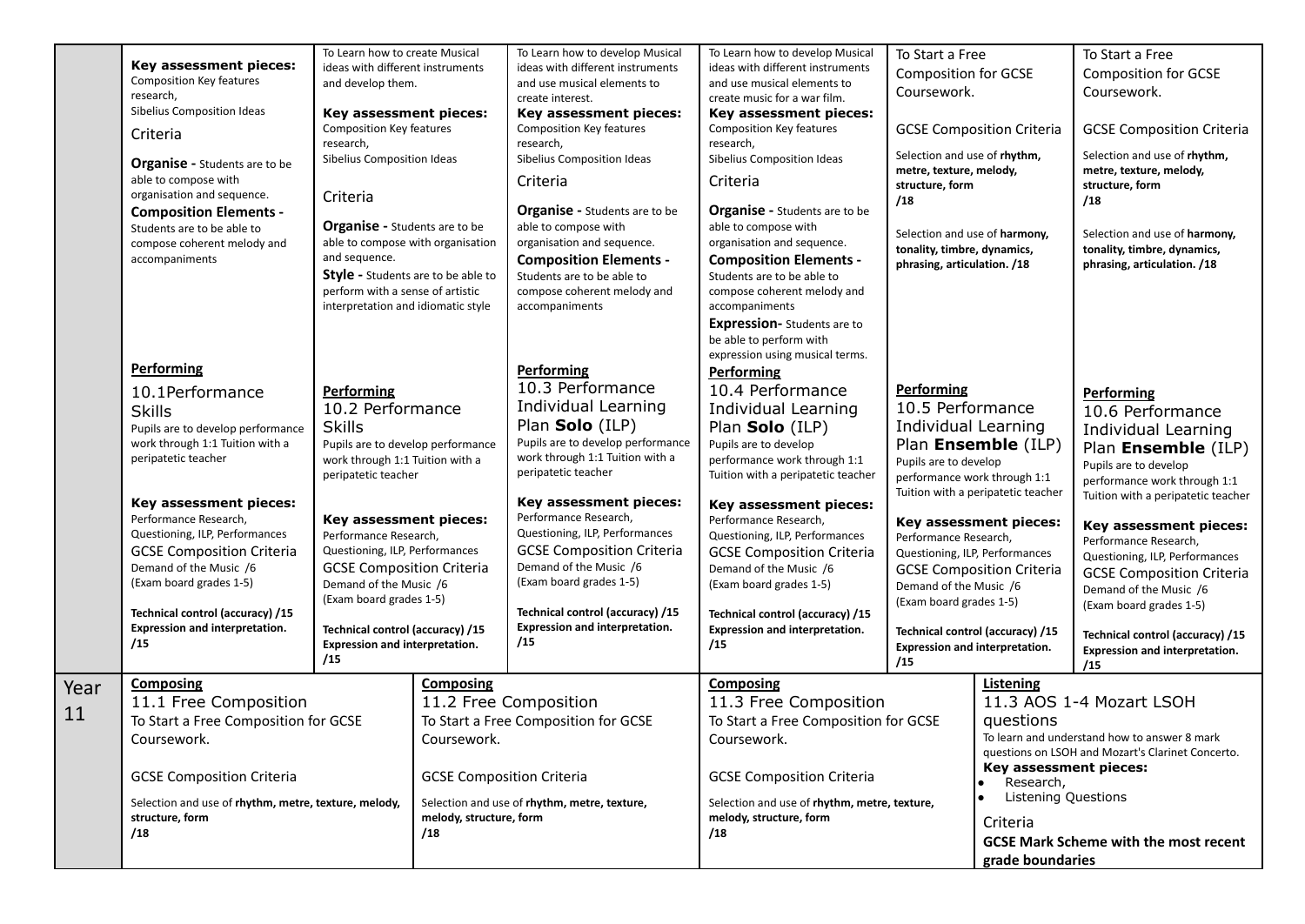| musical terms in music.<br>Performing<br>Listening<br><b>Performing</b><br>11.3 AOS 1-4 Mozart LSOH<br>11.2 Performance<br>11.1 Performance<br>explain musical terms within music.<br>Individual Learning Plan Solo<br>questions<br>Individual Learning Plan Solo<br>To learn and understand how to answer 8 mark<br>(ILP)<br>(ILP)<br>questions on LSOH and Mozart's Clarinet<br>Pupils are to develop performance work through 1:1<br>musical terms.<br>Pupils are to develop performance work through 1:1<br>Concerto.<br>Tuition with a peripatetic teacher<br>Tuition with a peripatetic teacher<br>Key assessment pieces:<br>Research,<br>Key assessment pieces:<br>Key assessment pieces:<br><b>Listening Questions</b><br>Performance Research, Questioning, ILP,<br>Performance Research, Questioning, ILP,<br>Performances<br>Performances<br>Criteria<br><b>GCSE Composition Criteria</b><br><b>GCSE Composition Criteria</b><br>Demand of the Music /6<br>Demand of the Music /6<br><b>Identify</b> - Students are to be able to identify<br>(Exam board grades 1-5)<br>(Exam board grades 1-5)<br>musical terms in music.<br>Technical control (accuracy) /15<br><b>Understand - Students are to understand and</b><br>Technical control (accuracy) /15<br>Expression and interpretation. /15<br>explain musical terms within music.<br>Expression and interpretation. /15<br><b>Analyse - Students are to Analyse and describe</b><br>the mood and atmosphere of the music related to<br>Listening<br>Listening<br>musical terms.<br>11.2 AOS 1-4 Mozart LSOH<br>11.2 AOS 1-4 Mozart LSOH<br>questions<br>questions<br>To learn and understand how to answer 8 mark<br>To learn and understand how to answer 8 mark<br>questions on LSOH and Mozart's Clarinet Concerto.<br>questions on LSOH and Mozart's Clarinet Concerto.<br>Key assessment pieces:<br>Key assessment pieces:<br>Research,<br>$\bullet$<br>Research,<br><b>Listening Questions</b><br><b>Listening Questions</b><br>Criteria<br>Criteria<br><b>GCSE Mark Scheme with the most recent</b><br><b>GCSE Mark Scheme with the most recent</b><br>grade boundaries<br>grade boundaries<br>Identify - Students are to be able to identify<br>Identify - Students are to be able to identify<br>musical terms in music.<br>musical terms in music.<br><b>Understand - Students are to understand and</b><br><b>Understand - Students are to understand and</b><br>explain musical terms within music.<br>explain musical terms within music. | Selection and use of harmony, tonality, timbre,                                                    | Selection and use of harmony, tonality, timbre,                                             | Selection and use of harmony, tonality, timbre, |                                                                                                                                                                                                                  |
|------------------------------------------------------------------------------------------------------------------------------------------------------------------------------------------------------------------------------------------------------------------------------------------------------------------------------------------------------------------------------------------------------------------------------------------------------------------------------------------------------------------------------------------------------------------------------------------------------------------------------------------------------------------------------------------------------------------------------------------------------------------------------------------------------------------------------------------------------------------------------------------------------------------------------------------------------------------------------------------------------------------------------------------------------------------------------------------------------------------------------------------------------------------------------------------------------------------------------------------------------------------------------------------------------------------------------------------------------------------------------------------------------------------------------------------------------------------------------------------------------------------------------------------------------------------------------------------------------------------------------------------------------------------------------------------------------------------------------------------------------------------------------------------------------------------------------------------------------------------------------------------------------------------------------------------------------------------------------------------------------------------------------------------------------------------------------------------------------------------------------------------------------------------------------------------------------------------------------------------------------------------------------------------------------------------------------------------------------------------------------------------------------------------------------------------------------------------------------------------------------------------------|----------------------------------------------------------------------------------------------------|---------------------------------------------------------------------------------------------|-------------------------------------------------|------------------------------------------------------------------------------------------------------------------------------------------------------------------------------------------------------------------|
| mood and atmosphere of the music related to<br>mood and atmosphere of the music related to<br>musical terms.                                                                                                                                                                                                                                                                                                                                                                                                                                                                                                                                                                                                                                                                                                                                                                                                                                                                                                                                                                                                                                                                                                                                                                                                                                                                                                                                                                                                                                                                                                                                                                                                                                                                                                                                                                                                                                                                                                                                                                                                                                                                                                                                                                                                                                                                                                                                                                                                           | dynamics, phrasing, articulation. /18<br><b>Analyse</b> - Students are to Analyse and describe the | dynamics, phrasing, articulation. /18<br>Analyse - Students are to Analyse and describe the | dynamics, phrasing, articulation. /18           | <b>Identify</b> - Students are to be able to identify<br><b>Understand - Students are to understand and</b><br>Analyse - Students are to Analyse and describe the<br>mood and atmosphere of the music related to |

| <b>Functional Skills:</b> |          |
|---------------------------|----------|
| $\cdots$<br>Literacy      | Numeracy |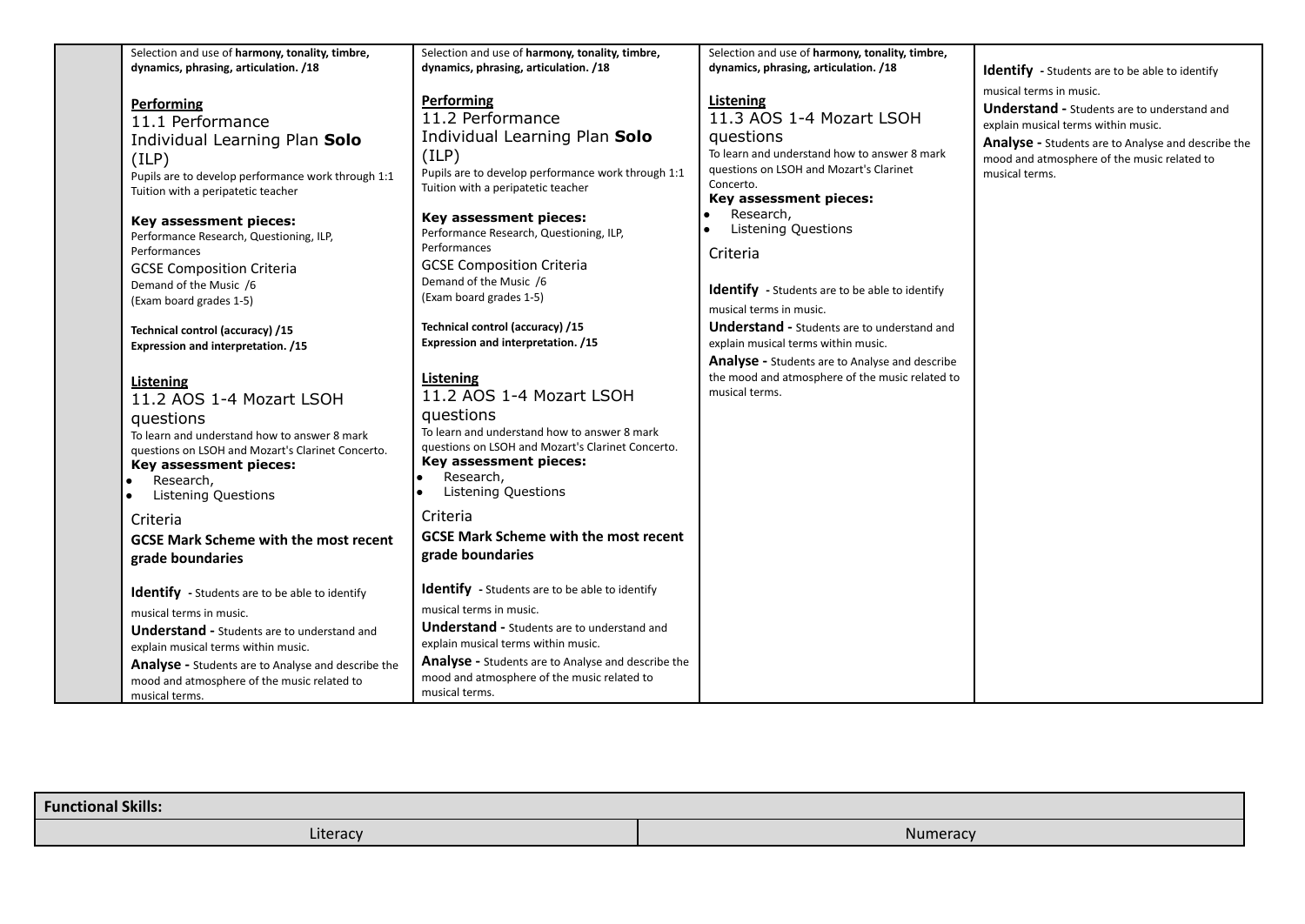All music lessons start with pupils reading the objectives individually and then particular students read them aloud.

**KS3** – Music follows the marking policy of the school and pupils are given regular opportunities to write about music to enhance their levels and improve literacy skills.

**KS4** – Pupils learn how to write about what they hear. PEE writing is crucial in conveying opinions and feelings using musical terms as evidence to their points. This is general music listening and section B on the GCSE exam within the 8 mark question.

**Music** learning involves learning to recognise and use patterns and sequences when composing, performing and listening. Visual spatial skills and reasoning can be developed through singing, playing instruments and performing in ensembles.

## **Related numeracy outcomes**

- **● Fractions**
- **● Time**
- **● Measurement**
- **● Division**
- **● Multiplication**

| Contribution to students social, moral, spiritual, cultural, personal development & wellbeing                                                                                                                                                                                                                        |                                                                                                                                                                             |                                                                                                                                                                                  |                                                                                                                                                                               |                                                                                                                                                                                                                                                               |  |  |  |
|----------------------------------------------------------------------------------------------------------------------------------------------------------------------------------------------------------------------------------------------------------------------------------------------------------------------|-----------------------------------------------------------------------------------------------------------------------------------------------------------------------------|----------------------------------------------------------------------------------------------------------------------------------------------------------------------------------|-------------------------------------------------------------------------------------------------------------------------------------------------------------------------------|---------------------------------------------------------------------------------------------------------------------------------------------------------------------------------------------------------------------------------------------------------------|--|--|--|
| Social                                                                                                                                                                                                                                                                                                               | Moral                                                                                                                                                                       | Spiritual                                                                                                                                                                        | Cultural                                                                                                                                                                      | Personal development &<br>wellbeing                                                                                                                                                                                                                           |  |  |  |
| Different opinions and<br>beliefs are encouraged<br>to develop different<br>viewpoints promoting<br>healthy dialogue.                                                                                                                                                                                                | All the rules of the school and society at<br>large are adhered to in a firm fair<br>manner promoting equality throughout<br>tasks, roles and discussions.                  | Through various units of work<br>all pupils in music look at<br>several cultures with different<br>beliefs, past a present<br>demonstrating respect and<br>understanding to all. | Through various units of work all<br>pupils in music look at several<br>cultures with different beliefs,<br>past a present demonstrating<br>respect and understanding to all. | Pupils are regularly explained<br>how skills developed in music<br>are needed in the wider labour<br>market, preparing them for<br>the future.<br>Music pupils are encouraged<br>to express feelings and<br>emotions through listening<br>and creating music. |  |  |  |
| <b>Careers / Gatsby benchmark links</b>                                                                                                                                                                                                                                                                              |                                                                                                                                                                             |                                                                                                                                                                                  |                                                                                                                                                                               |                                                                                                                                                                                                                                                               |  |  |  |
| Links to careers / jobs                                                                                                                                                                                                                                                                                              | Careers talk (possible contacts)                                                                                                                                            | Career & labour market<br>information                                                                                                                                            | Workplace visit                                                                                                                                                               | Encounters with further /<br>higher education                                                                                                                                                                                                                 |  |  |  |
| Music display in the<br>department shows links to<br>careers and further<br>education. KS3- When<br>discussing criteria links are<br>made to soft skills needed<br>for all industries.<br>KS4 - Through 1:1 progress<br>meetings time is given to<br>discuss future pathways<br>linking learning to their<br>future. | Year 7- A full presentation and performance<br>by a conductor and performer with<br>demonstrations presenting their<br>journey/their role and the industry. Spring<br>term. | Regular research by staff are<br>undertaken to explore the<br>changes in the music/media<br>labour market and regularly<br>inform pupils.                                        | Virtual tours of media centres such<br>as apple and Manchester based<br>studios are planned this year.                                                                        | Arranging for two past pupils to<br>come and present to year 10<br>about college life and music<br>courses.<br>Year 10 receive taster days for<br>local colleges. Summer term.                                                                                |  |  |  |